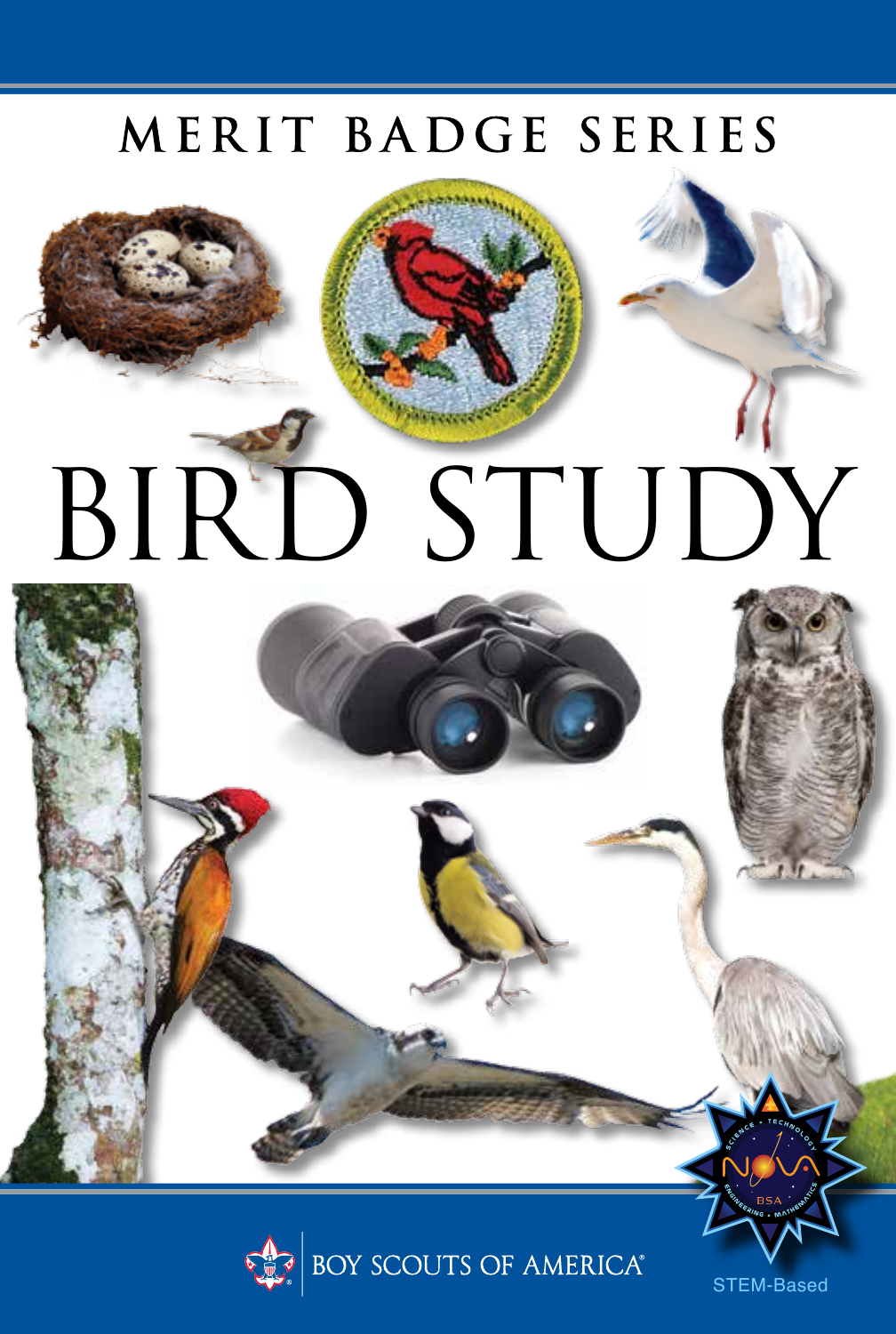**BOY SCOUTS OF AMERICA MERIT BADGE SERIES** 

# **BIRD STUDY**



"Enhancing our youths' competitive edge through merit badges"

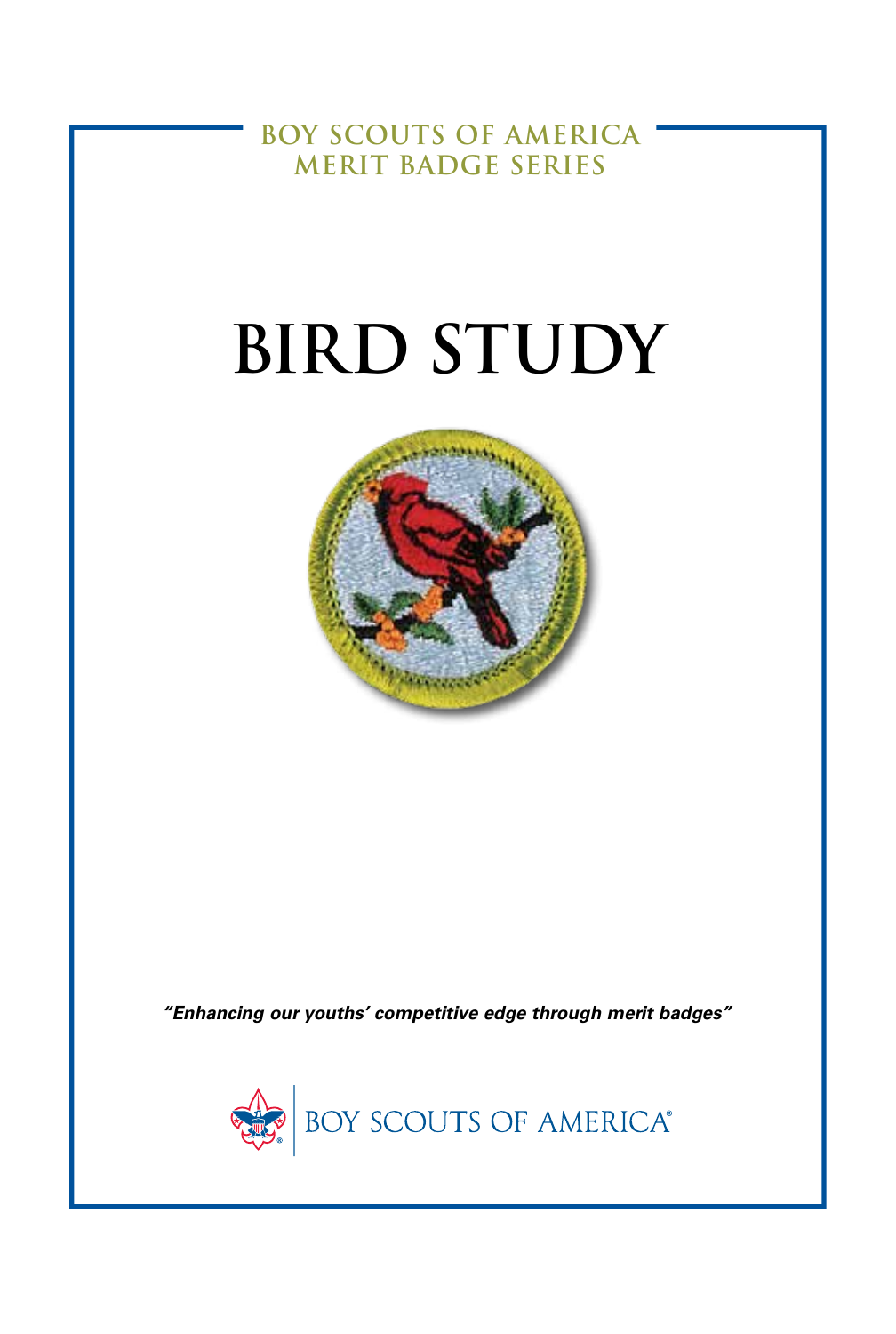

**Bird Study**

- 1. Explain the need for bird study and why birds are useful indicators of the quality of the environment. Describe how birds are part of the ecosystem.
- 2. Show that you are familiar with the terms used to describe birds by sketching or tracing a perched bird and then labeling 15 different parts of the bird. Sketch or trace an extended wing and label six types of wing feathers.
- 3. Demonstrate that you know how to properly use and care for binoculars, a spotting scope, or a monocular.

(a) Explain what the specification numbers mean on binoculars, a spotting scope, or a monocular.

- (b) Show how to adjust the eyepiece and how to focus for proper viewing.
- (c) Show how to properly care for and clean the lenses.

(d) Describe when and where each type of viewing device would be most effective.

4. Demonstrate that you know how to use a bird field guide. Show your counselor that you are able to understand a range map by locating in the book and pointing out the wintering range, the breeding range, and/or the year-round range of one species of each of the following types of birds: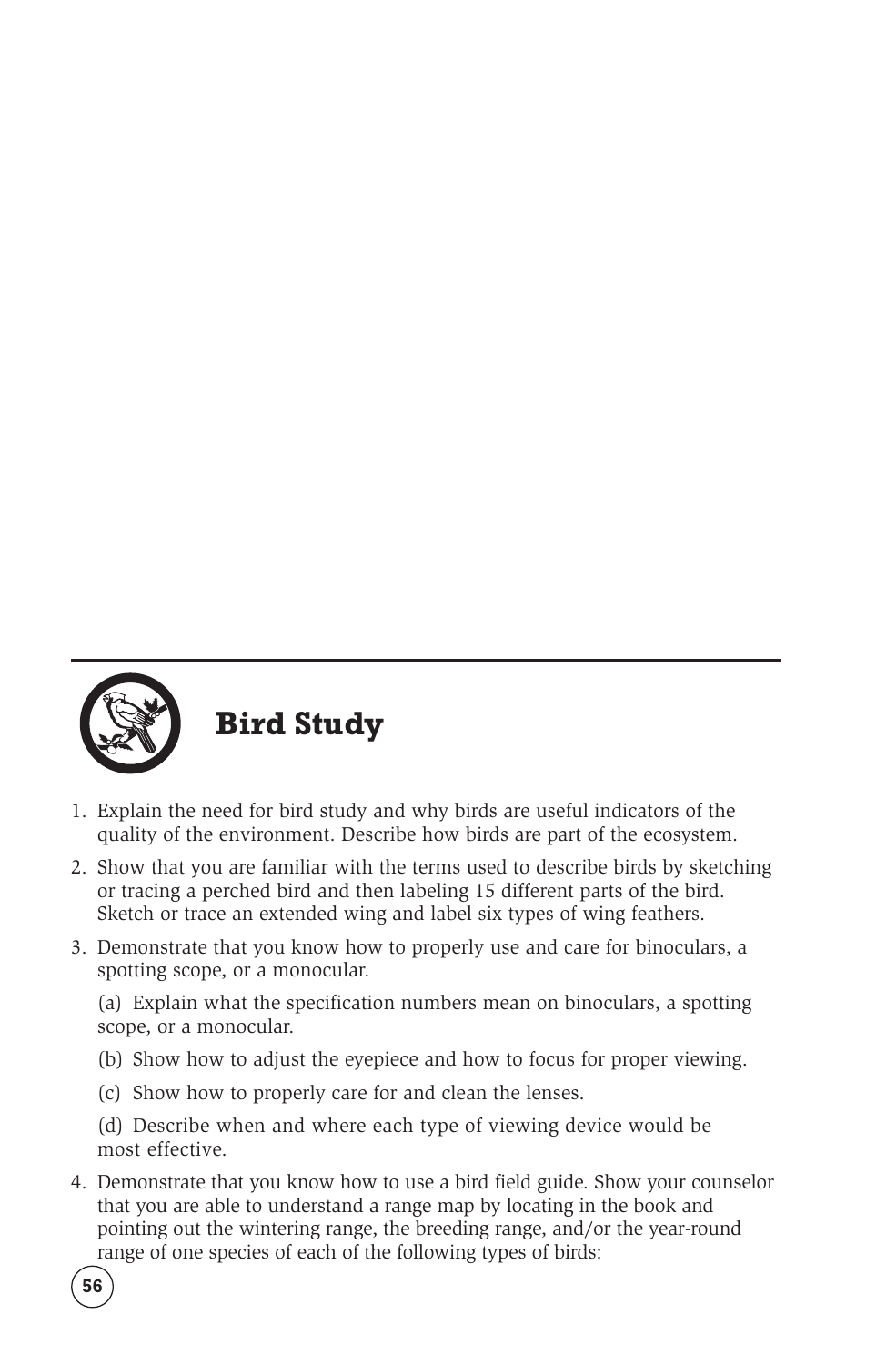- (a) Seabird
- (b) Plover
- (c) Falcon or hawk
- (d) Warbler or vireo
- (e) Heron or egret
- (f) Sparrow

(g) Nonnative bird (introduced to North America from a foreign country since 1800)

- 5. Observe and be able to identify at least 20 species of wild birds. Prepare a field notebook, making a separate entry for each species, and record the following information from your field observations and other references.
	- (a) Note the date and time.
	- (b) Note the location and habitat.

(c) Describe the bird's main feeding habitat and list two types of food that the bird is likely to eat.

(d) Note whether the bird is a migrant or a summer, winter, or year-round resident of your area.

- 6. Describe to your counselor how certain orders of birds are uniquely adapted to a specific habitat. In your description, include characteristics such as the size and shape of the following:
	- (a) Beak
	- (b) Body
	- (c) Leg and foot
	- (d) Feathers/plumage
- 7. Explain the function of a bird's song. Be able to identify five of the 20 species in your field notebook by song or call alone. For each of these five species, enter a description of the song or call, and note the behavior of the bird making the sound. Note why you think the bird was making the call or song that you heard.
- 8. Do ONE of the following:

(a) Go on a field trip with a local club or with others who are knowledgeable about birds in your area.

(1) Keep a list or fill out a checklist of all the birds your group observed during the field trip.

(2) Tell your counselor which birds your group saw and why some species were common and some were present in small numbers.

(3) Tell your counselor what makes the area you visited good for finding birds.

(b) By using a public library, the internet, or contacting the National Audubon Society, find the name and location of the Christmas Bird Count nearest your home and obtain the results of a recent count.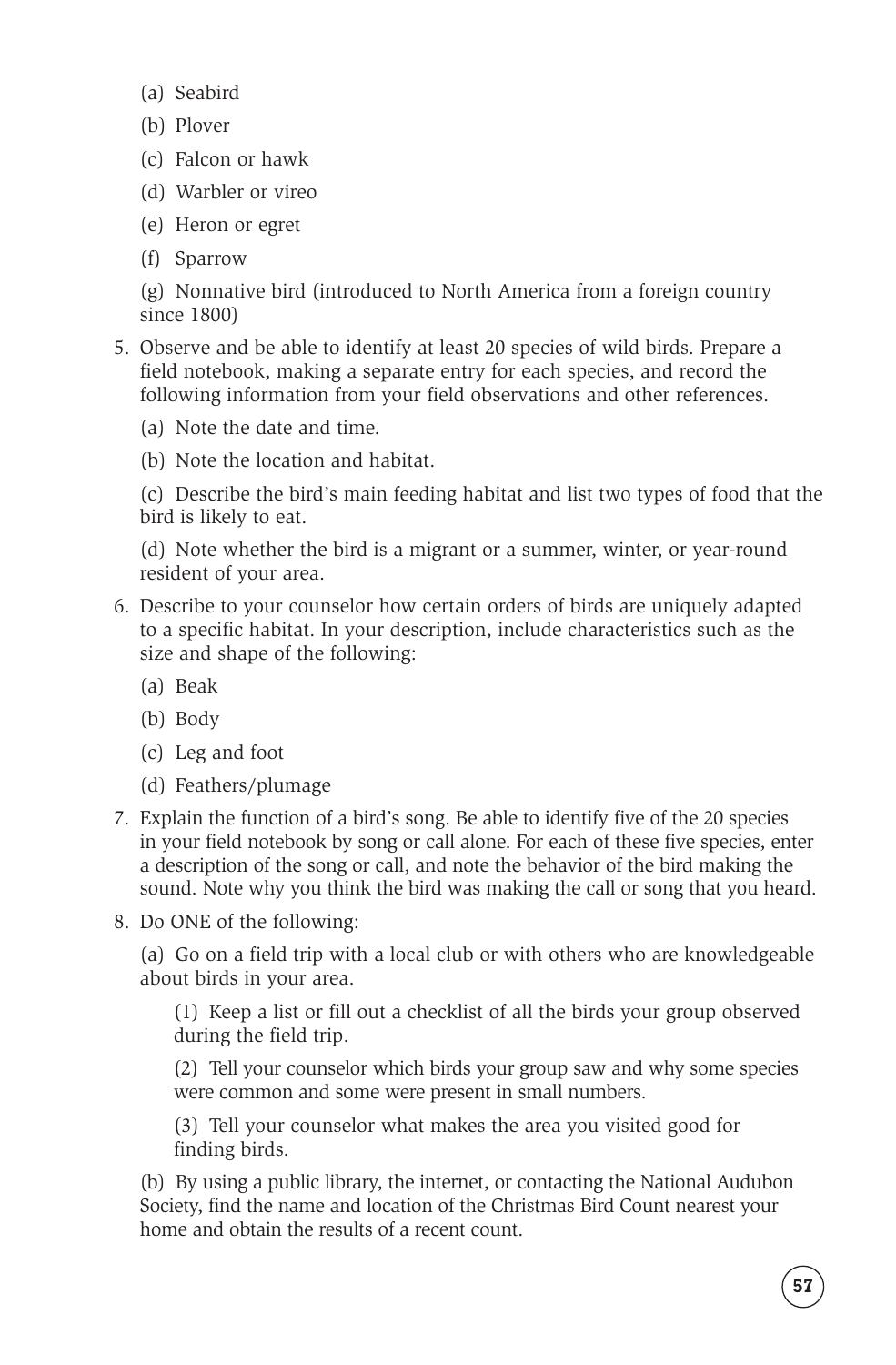(1) Explain what kinds of information are collected during the annual event.

(2) Tell your counselor which species are most common, and explain why these birds are abundant.

(3) Tell your counselor which species are uncommon, and explain why these were present in small numbers. If the number of birds of these species is decreasing, explain why, and what, if anything, could be done to reverse their decline.

9. Do ONE of the following. For the option you choose, describe what birds you hope to attract, and why.

(a) Build a bird feeder and put it in an appropriate place in your yard or another location.

- (b) Build a birdbath and put it in an appropriate place.
- (c) Build a backyard sanctuary for birds by planting trees and shrubs for food and cover.
- 10.Do the following:
	- (a) Explain the differences between extinct, endangered, and threatened.

(b) Identify a bird species that is on the endangered or threatened list. Explain what caused their decline. Discuss with your counselor what can be done to reverse this trend and what can be done to help remove the species from the endangered or threatened list.

11.Identify three career opportunities connected to the study of birds. Pick one and find out the education, training, and experience required for this profession. Discuss with your counselor if this profession might interest you.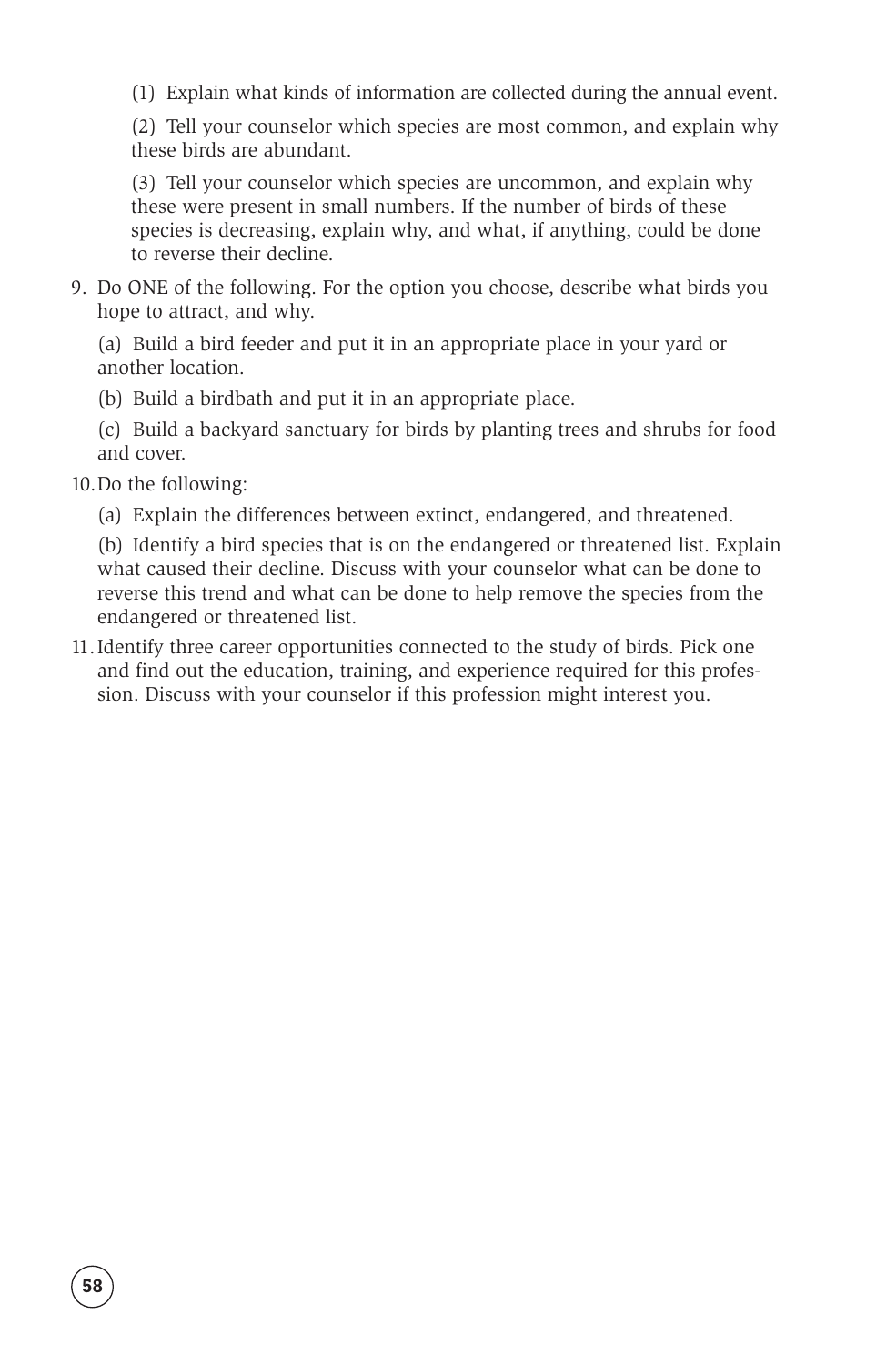# Bird Study Resources

#### **Scouting Literature**

*Eastern Backyard Birds* pocket guide; *Western Backyard Birds* pocket guide; *Fieldbook; Environmental Science, Fish and Wildlife Management, Forestry, Gardening, Landscape Architecture, Mammal Study, Nature, Pets, Photography, Reptile and Amphibian Study, Soil and Water Conservation, Sustainability,* and *Woodwork* merit badge pamphlets

Visit the Boy Scouts of America's official retail website at http:// www.scoutstuff.org for a complete listing of all merit badge pamphlets and other helpful Scouting materials and supplies.

#### **Field Guides**

- Brinkley, Edward S. *National Wildlife Federation Field Guide to Birds of North America.* Sterling, 2007.
- Dunn, Jon L., and Jonathan Alderfer. *Field Guide to the Birds of North America,* 6th ed. National Geographic Society, 2011.
- Griggs, Jack, ed. *All the Birds of North America: American Bird Conservancy's Field Guide.* Collins Reference, 2002.

Kaufman, Kenn. *Kaufman Field Guide to Advanced Birding.* Houghton Miffin Harcourt, 2011.

- ——— . *Kaufman Field Guide to Birds of North America.* Houghton Miffin Harcourt, 2005.
- Peterson, Roger Tory. *Peterson Field Guide to Birds of Eastern and Central North America,* 6th ed. Houghton Miffin Harcourt, 2010.
- ——— *Peterson Field Guide to Birds of Western North America,* 4th ed. Houghton Miffin Harcourt, 2010.
- ——— . *Peterson First Guide to Birds of North America,* 2nd ed. Houghton Miffin Harcourt, 1998.
- Robbins, Chandler, Bertel Bruun, Herbert Zim, and Jonathan Latimer. *Birds of North America.* St. Martin's Press, 2001.
- Sibley, David Allen. *The Sibley Guide to Birds,* 2nd ed. Knopf, 2014.
- Stokes, Donald, and Lillian Stokes. *The New Stokes Field Guide to Birds: Eastern Region.* Little, Brown and Co., 2013.
- ——— . *The New Stokes Field Guide to Birds: Western Region.* Little, Brown and Co., 2013.

Thompson III, Bill. *The Young Birder's Guide to Birds of North America.* Houghton Miffin Harcourt, 2012.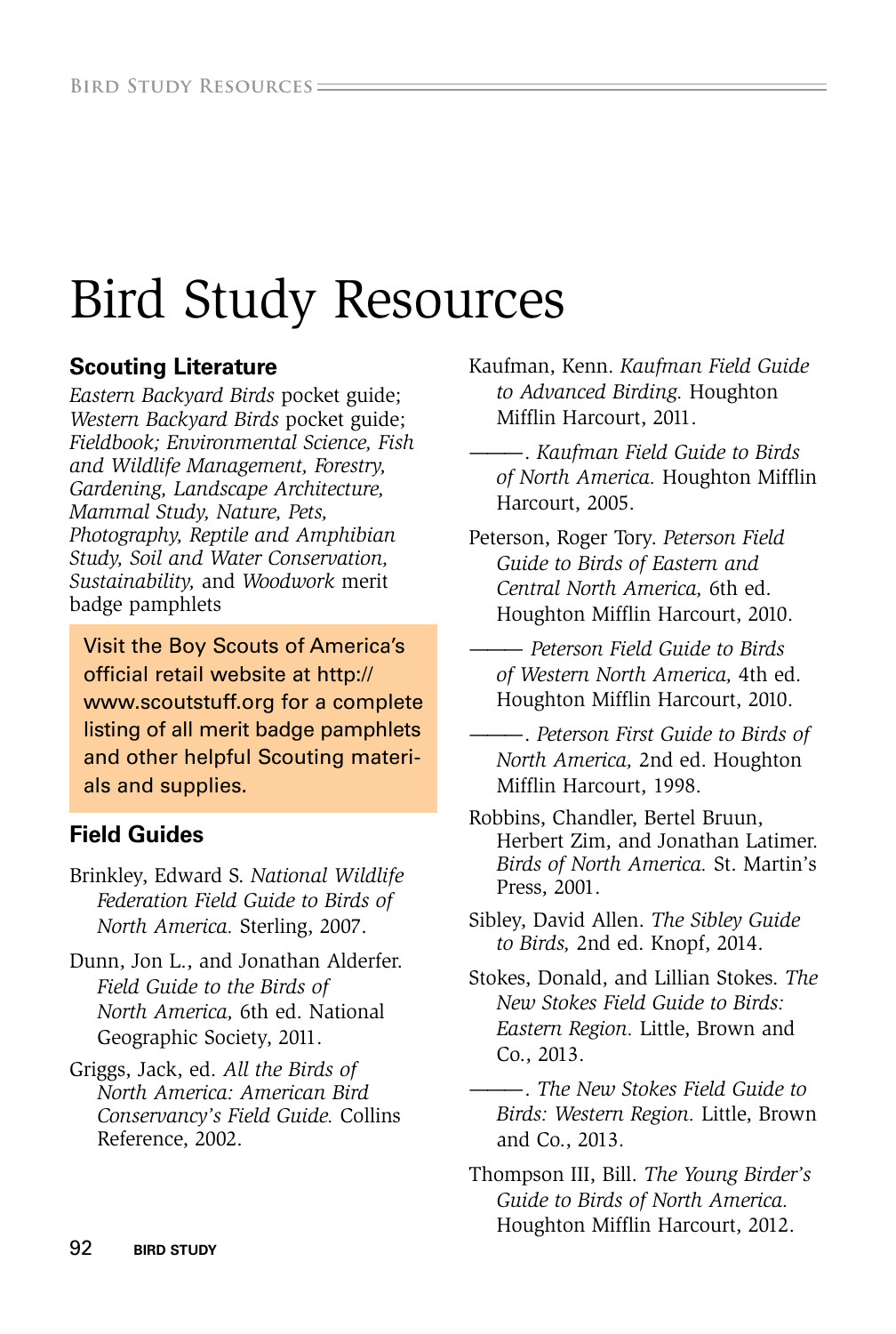#### **Other Books About Birds**

- Able, Kenneth, editor. *Gatherings of Angels: Migrating Birds and Their Ecology.* Comstock Publishing, 2003.
- Choate, Ernest, and R.A. Paynter Jr. *The Dictionary of American Bird Names.* Harvard Common Press, 1985.
- Dennis, John. *A Complete Guide to Bird Feeding.* Castle Books, 2002.
- Ehrlich, Paul, David Dobkin, and Darryl Wheye. *The Birder's Handbook.* Fireside, 1988.
- Elbroch, Mark. *Bird Tracks and Sign: A Guide to North American Species.*  Stackpole Books, 2001.
- Greenberg, Russell, and Jamie Reaser. *Bring Back the Birds.* Stackpole Books, 1995.
- Holloway, Joel E. *Dictionary of Birds of the United States: Scientifc and Common Names.* Timber Press, 2009.
- Hoose, Phillip. *Moonbird: A Year on the Wind with the Great Survivor B95.* Farrar, Straus and Giroux, 2012.
- Kaufman, Ken. *Lives of North American Birds.* Houghton Miffin Harcourt, 2001.
- Leahy, Christopher. *The Birdwatcher's Companion to North American Birdlife.* Princeton University Press, 2006.
- Sibley, David Allen, illustrator. *The Sibley Guide to Bird Life and Behavior.* Knopf, 2009.
	- ——— . *Sibley's Birding Basics.*  Knopf, 2002.
- Thompson III, Bill. *Bird Watching for Dummies.* IDG Books, 1997.

#### **Other Media**

- *Bird Brain 7.1 for Mac.* Ideaform. Listing and record-keeping software. Download.
- *Birder's Diary.* Jones Technologies. Software for tracking bird sightings. Download.
- *Birds of North America.* Thayer Birding Software, 2014. Photographs and songs of all North American birds, state checklists, bird club listings, electronic version of *The Birder's Handbook,* and more. Download/ USB flash drive.
- Cornell Laboratory of Ornithology. *The Cornell Guide to Bird Sounds.* 2014. Download/USB flash drive.
- Dunn, Jon, Sheri Williamson, and John Vanderpoel. *Hummingbirds of North America.* 2003. 180 minutes. DVD.
- *iBird Pro Guide to Birds.* App for iOS.
- Male, Michael, and Judy Fieth. *Watching Sparrows.* 2010. 75 minutes. DVD.
- ——— . *Watching Warblers.* 2003. 60 minutes. DVD.
- ——— . *Watching Warblers West.* 2009. 60 minutes. DVD.
- *National Geographic Birds: Field Guide to North America.* App for iOS.
- *Peterson Field Guide to Birds of North America.* App for iOS and Android.
- Peterson, Roger Tory. *Field Guide to Bird Songs: Eastern/Central North America.* 2002. Audio CD.
- ——— . *Field Guide to Western Bird Songs.* 1999. Audio CD.